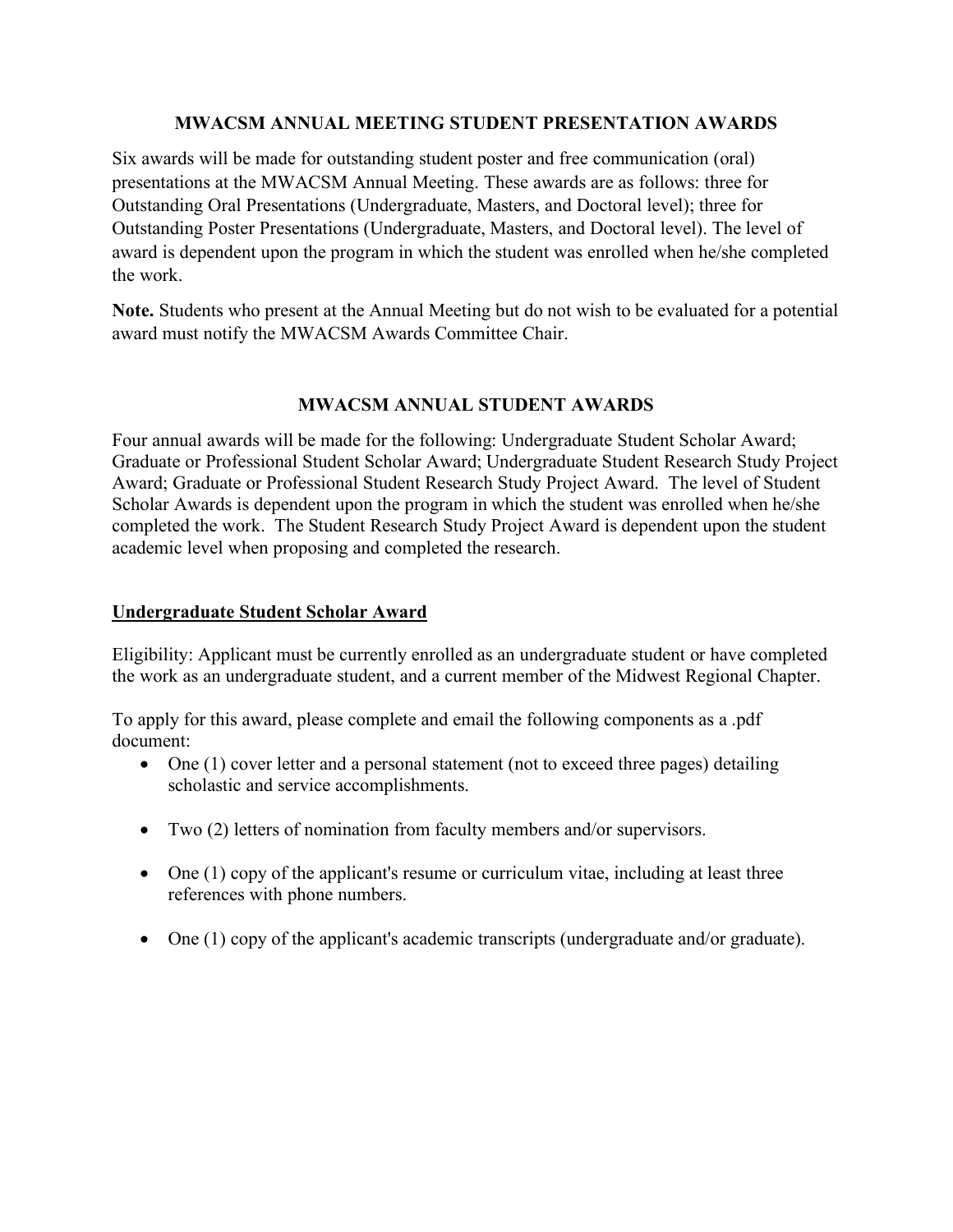# **Graduate or Professional Student Scholar Award**

Eligibility: Applicant must be currently enrolled as a graduate or professional student, and a current member of the Midwest Regional Chapter.

To apply for this award, please complete and email the following components as a .pdf document:

- One (1) cover letter and a personal statement (not to exceed three pages) detailing scholastic and service accomplishments.
- Two (2) letters of nomination from faculty members and/or supervisors.
- One (1) copy of applicant's resume or curriculum vitae, including at least three references with phone numbers.
- One (1) copy of the applicant's graduate and/or professional school academic transcripts to date.

# **Undergraduate Student Research Study Project Award**

Eligibility: Applicant must be currently enrolled as an undergraduate student, and a current member of the Midwest Regional Chapter.

To apply for this award, please complete and email the following components as a .pdf document:

- A proposal (not to exceed five double spaced pages) explaining the proposed research study or project. The proposal should explain the purpose, methods, time line and budget (identify any additional funding sources).
- One (1) letter of endorsement from a faculty member who will assist with the proposed study.
- One (1) copy of the applicant's resume or curriculum vitae, including at least three references with phone numbers.
- One (1) copy of the applicant's academic transcripts (undergraduate).